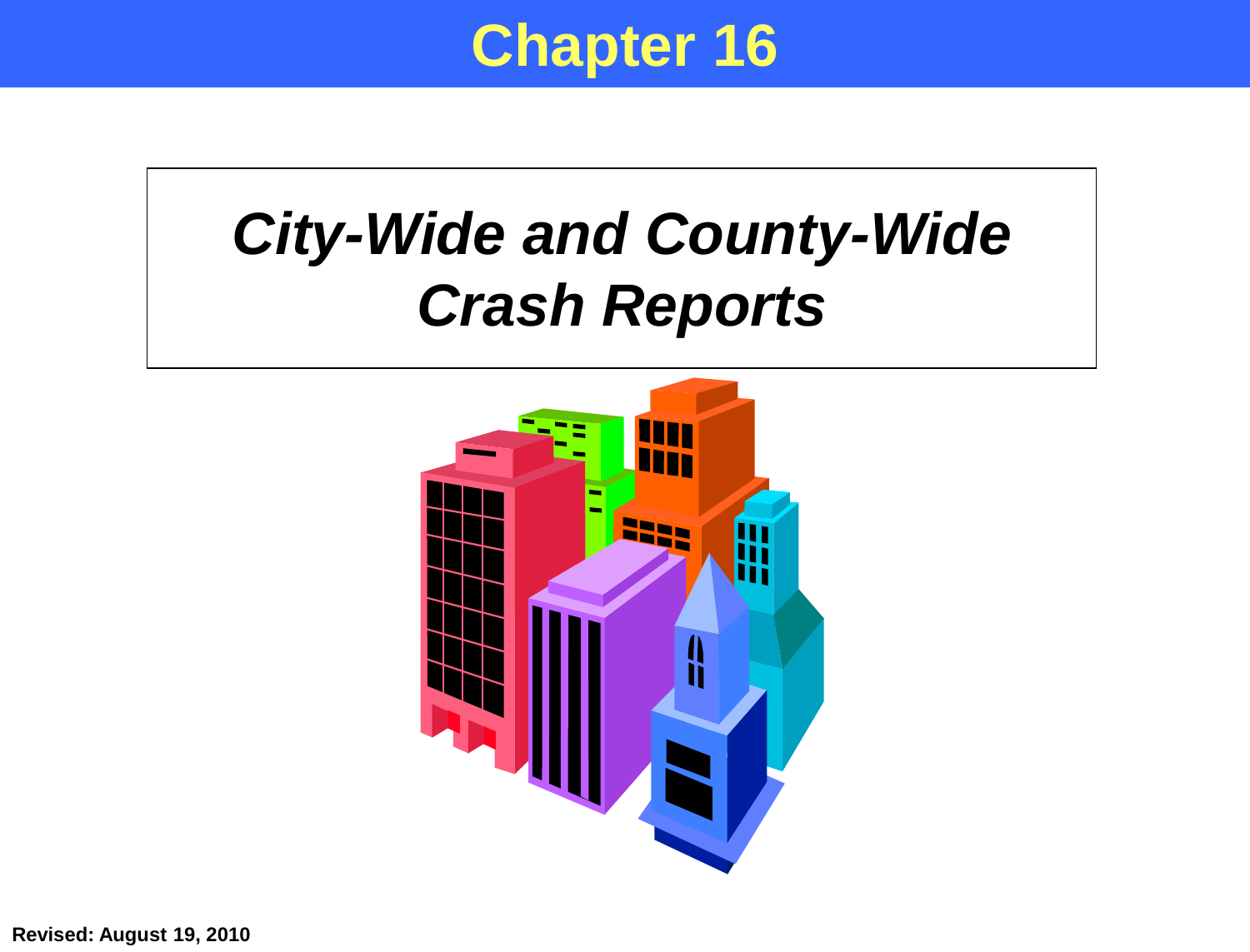# **City-Wide and County-Wide Crash Reports**

- These reports are generated for a specific city or county.
- These reports include **all** reported crashes (including PVA crashes).
- Can only create reports from **January 1, 2000** to the present.

• **These reports are to be used ONLY for preliminary location identification that may require further review, study, and analysis. These reports are NOT to be used in decision making processes, legal proceedings, or for media requests.**

• Loop or ramp locations may have greatly inflated values due to the fact that crash locations cannot be accurately determined.

• Locations with more than one name may have greatly deflated values due to the fact that crashes may be reported with different names.

• Access these reports by selecting the following:





 $\Rightarrow$  County-Wide Accident Reports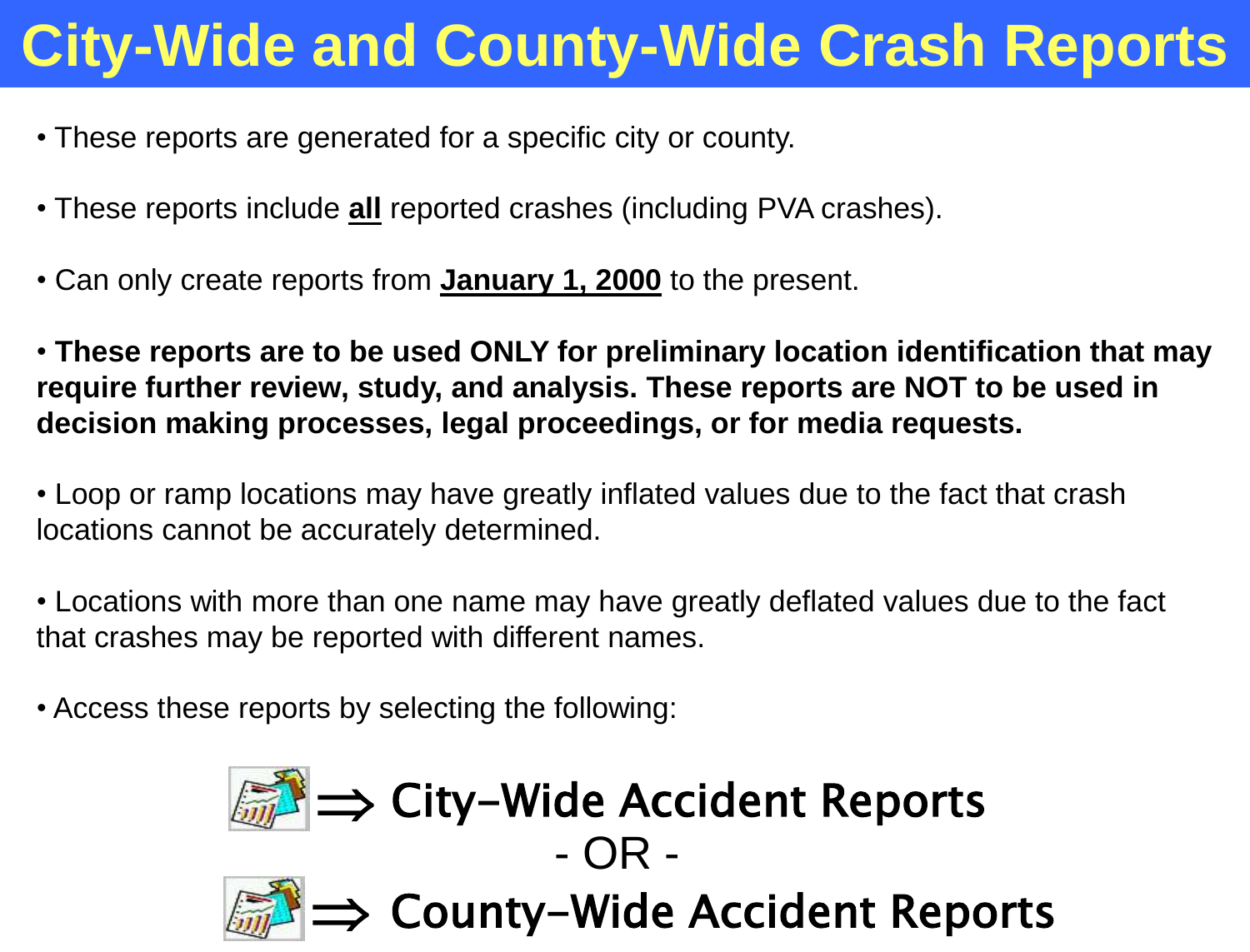# **City-Wide and County-Wide Crash Reports**

### **Accident Types and Violations** - determines crash types and violations

**Age and Sex of Driver -** determines the age and gender of drivers

**Alcohol, Ambulance and Vision** - determines alcohol involvement, the percentage of ambulance requests, and the percentage of crashes where the driver's vision was obstructed

**Environmental Conditions** - determines light, road, and weather conditions

**High Accident Intersections** - determines intersections with a high frequency of crashes (and their crash types)

**Injuries and Restraint Usage** - determines the restraint usage of drivers and right front passengers

**Month, Day and Hourly Summary** - determines crashes that occurred during specified times

**Severity at High Accident Intersections** - determines the severity of crashes that occurred at intersections with a high frequency of crashes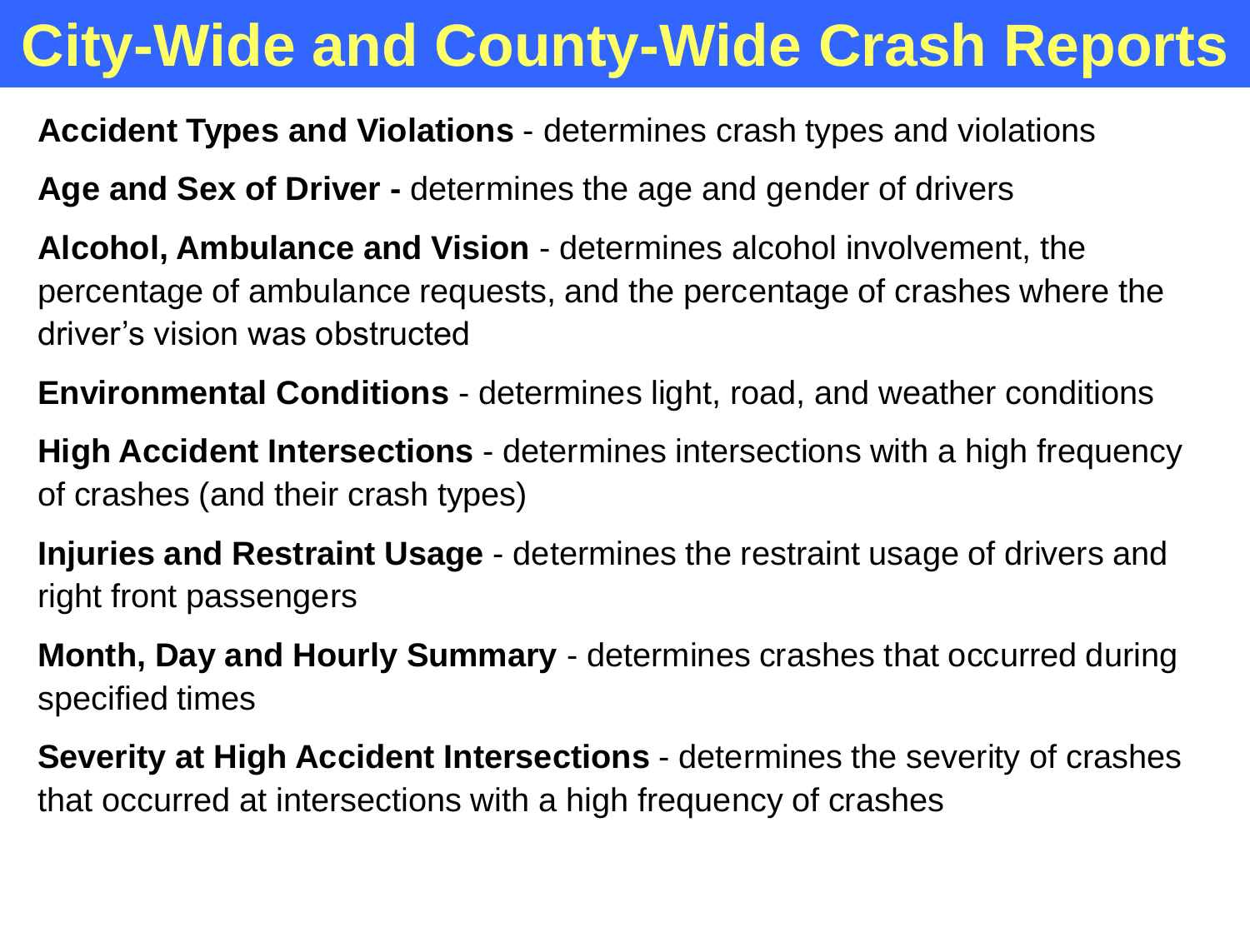### High Accident Intersections in Cary City for the period 1/1/2000 through 12/31/2002 with a minimum of 10 accidents within 150 feet of the Intersection

|  |  |  |  | <u>FILMI ACCIQUIII IIIIUISCCHOIIS</u> |  |  |  |
|--|--|--|--|---------------------------------------|--|--|--|
|  |  |  |  |                                       |  |  |  |

High Apoidant Intercontions

| Serial | Number of |               |            |
|--------|-----------|---------------|------------|
| Number | Crashes   | Road A        | Road B     |
| 1      | 84        | US 1          | US 64      |
| 2      | 66        | US 1          | SR 1313    |
| 3      | 49        | US 1          | SR 3977    |
| 4      | 44        | US 1          | CARY       |
| 5      | 43        | US 1          | WALNUT     |
| 6      | 32        | SR 1615       | SR 3977    |
| 7      | 29        | US 64         | EDINBURGH  |
| 8      | 27        | KILDAIRE FARM | MAYNARD    |
| 9      | 27        | CHATHAM       | MAYNARD    |
| 10     | 26        | SR 1313       | MEETING    |
| 11     | 26        | SR 1009       | SR 1300    |
| 12     | 25        | CAITBOO       | CROSSROADS |
| 13     | 25        | BUCK JONES    | WALNUT     |
| 14     | 24        | SR 1009       | REGENCY    |
| 15     | 24        | US 1          | US 1       |
| 16     | 23        | US 64         | GREGSON    |
| 17     | 22        | MAYNARD       | WALNUT     |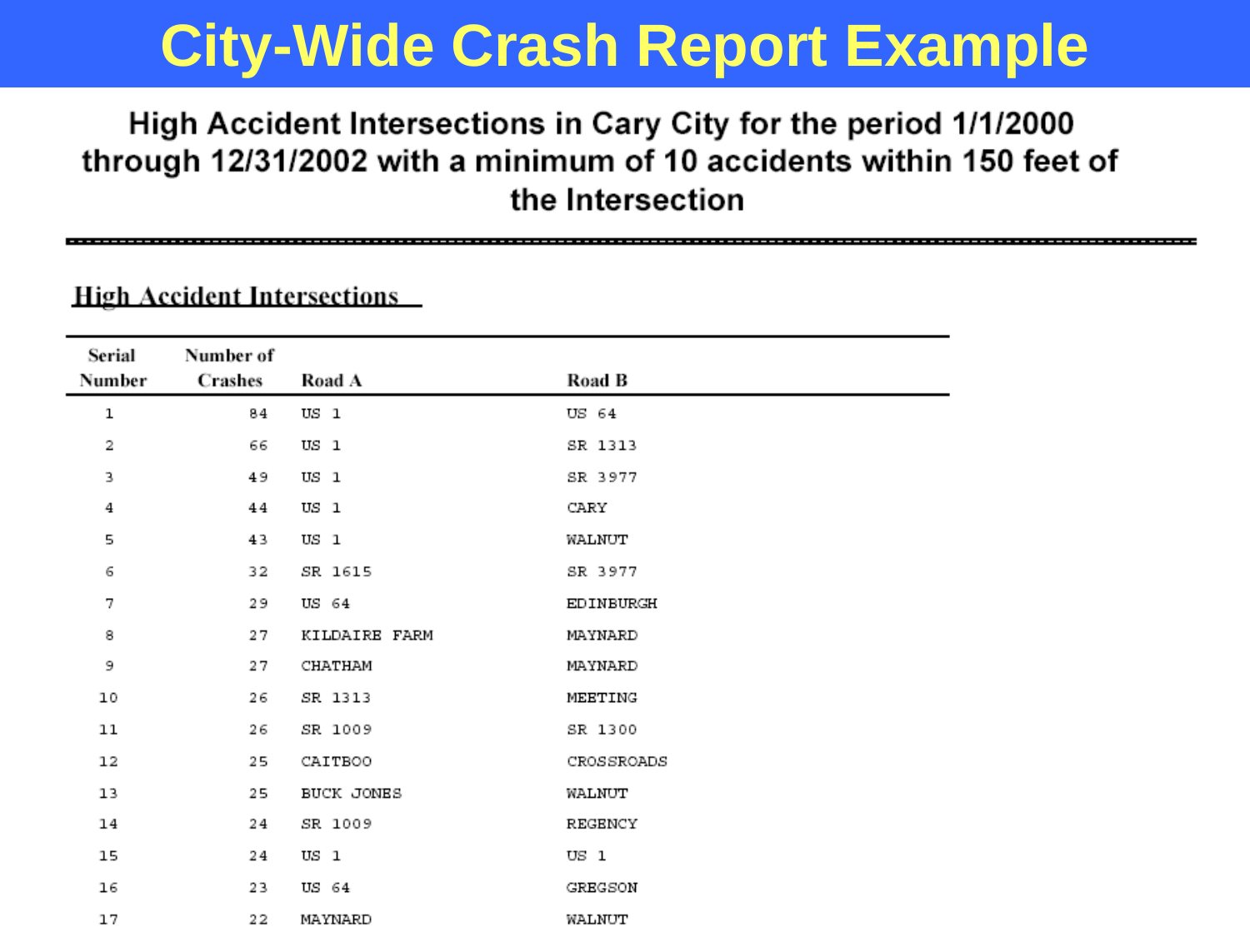### High Accident Intersections in Cary City for the period 1/1/2000 through 12/31/2002 with a minimum of 10 accidents within 150 feet of the Intersection

#### **High Accident Intersections**

| Serial<br>Number | Number of<br>Crashes | Road A        | Road B           |                 |
|------------------|----------------------|---------------|------------------|-----------------|
| $\mathbf 1$      | 84                   | US 1          | US 64            |                 |
| 2                | 66                   | US 1          | SR 1313          |                 |
| з                | 49                   | US 1          | SR 3977          |                 |
| 4                | 44                   | US 1          | CARY             | $1313$ = Walnut |
| 5                | 43                   | US 1          | WALNUT           |                 |
| 6                | 32                   | SR 1615       | SR 3977          |                 |
| 7                | 29                   | US 64         | <b>EDINBURGH</b> |                 |
| 8                | 27                   | KILDAIRE FARM | MAYNARD          |                 |
| 9                | 27                   | CHATHAM       | MAYNARD          |                 |
| 10               | 26                   | SR 1313       | MEETING          |                 |
| 11               | 26                   | SR 1009       | SR 1300          |                 |
| 12               | 25                   | CAITBOO       | CROSSROADS       |                 |
| 13               | 25                   | BUCK JONES    | WALNUT           |                 |
| 14               | 24                   | SR 1009       | REGENCY          |                 |
| 15               | 24                   | US 1          | US 1             |                 |
| 16               | 23                   | US 64         | GREGSON          |                 |
| 17               | 22                   | MAYNARD       | WALNUT           |                 |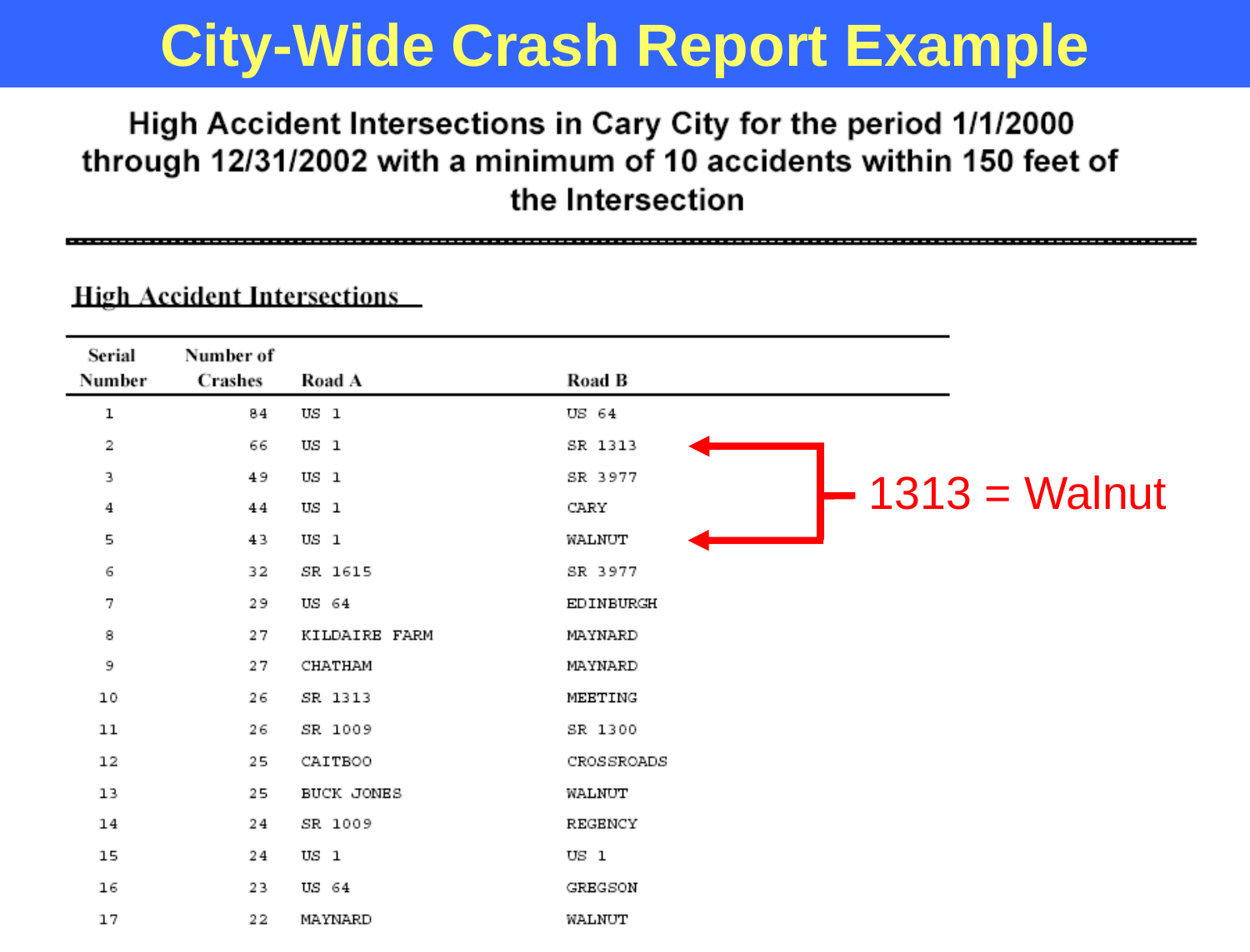### High Accident Intersections in Cary City for the period 1/1/2000 through 12/31/2002 with a minimum of 10 accidents within 150 feet of the Intersection

#### **High Accident Intersections**

| Serial<br>Number | Number of<br>Crashes | Road A        | Road B                |
|------------------|----------------------|---------------|-----------------------|
| $\mathbf 1$      | 84                   | US 1          | US 64                 |
| 2                | 66                   | US 1          | SR 1313               |
| 3                | 49                   | US 1          | SR 3977               |
| 4                | 44                   | US 1          | $3977 = Cary$<br>CARY |
| 5                | 43                   | US 1          | WALNUT                |
| 6                | 32                   | SR 1615       | SR 3977               |
| 7                | 29                   | US 64         | EDINBURGH             |
| 8                | 27                   | KILDAIRE FARM | MAYNARD               |
| 9                | 27                   | CHATHAM       | MAYNARD               |
| 10               | 26                   | SR 1313       | MEETING               |
| $11\,$           | 26                   | SR 1009       | SR 1300               |
| 12               | 25                   | CAITBOO       | CROSSROADS            |
| 13               | 25                   | BUCK JONES    | WALNUT                |
| 14               | 24                   | SR 1009       | REGENCY               |
| 15               | 24                   | US 1          | US 1                  |
| 16               | 23                   | US 64         | GREGSON               |
| 17               | 22                   | MAYNARD       | WALNUT                |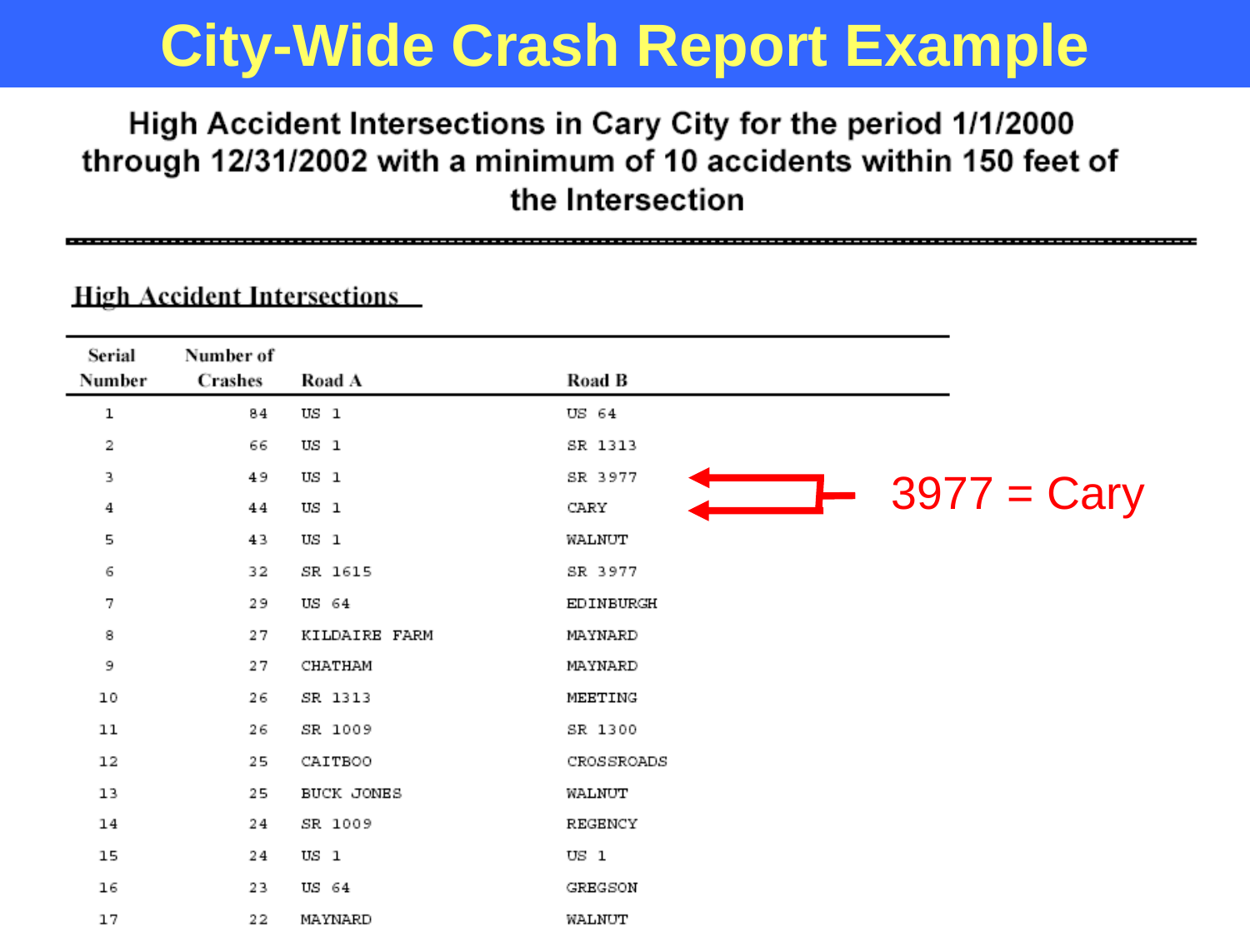### High Accident Intersections in Cary City for the period 1/1/2000 through 12/31/2002 with a minimum of 10 accidents within 150 feet of the Intersection

|  | <b>High Accident Intersections</b> |
|--|------------------------------------|
|  |                                    |

| Serial<br>Number | Number of<br>Crashes | Road A        | Road B     |        |
|------------------|----------------------|---------------|------------|--------|
| 1                | 84                   | US 1          | US 64      | Loop?  |
| 2                | 66                   | US 1          | SR 1313    |        |
| 3                | 49                   | US 1          | SR 3977    |        |
| 4                | 44                   | US 1          | CARY       |        |
| 5                | 43                   | US 1          | WALNUT     |        |
| 6                | 32                   | SR 1615       | SR 3977    |        |
| 7                | 29                   | US 64         | EDINBURGH  |        |
| 8                | 27                   | KILDAIRE FARM | MAYNARD    |        |
| 9                | 27                   | CHATHAM       | MAYNARD    |        |
| 10               | 26                   | SR 1313       | MEETING    |        |
| 11               | 26                   | SR 1009       | SR 1300    |        |
| 12               | 25                   | CAITBOO       | CROSSROADS |        |
| 13               | 25                   | BUCK JONES    | WALNUT     |        |
| 14               | 24                   | SR 1009       | REGENCY    |        |
| 15               | 24                   | US 1          | US 1       | Ramps? |
| 16               | 23                   | US 64         | GREGSON    |        |
| 17               | 22                   | MAYNARD       | WALNUT     |        |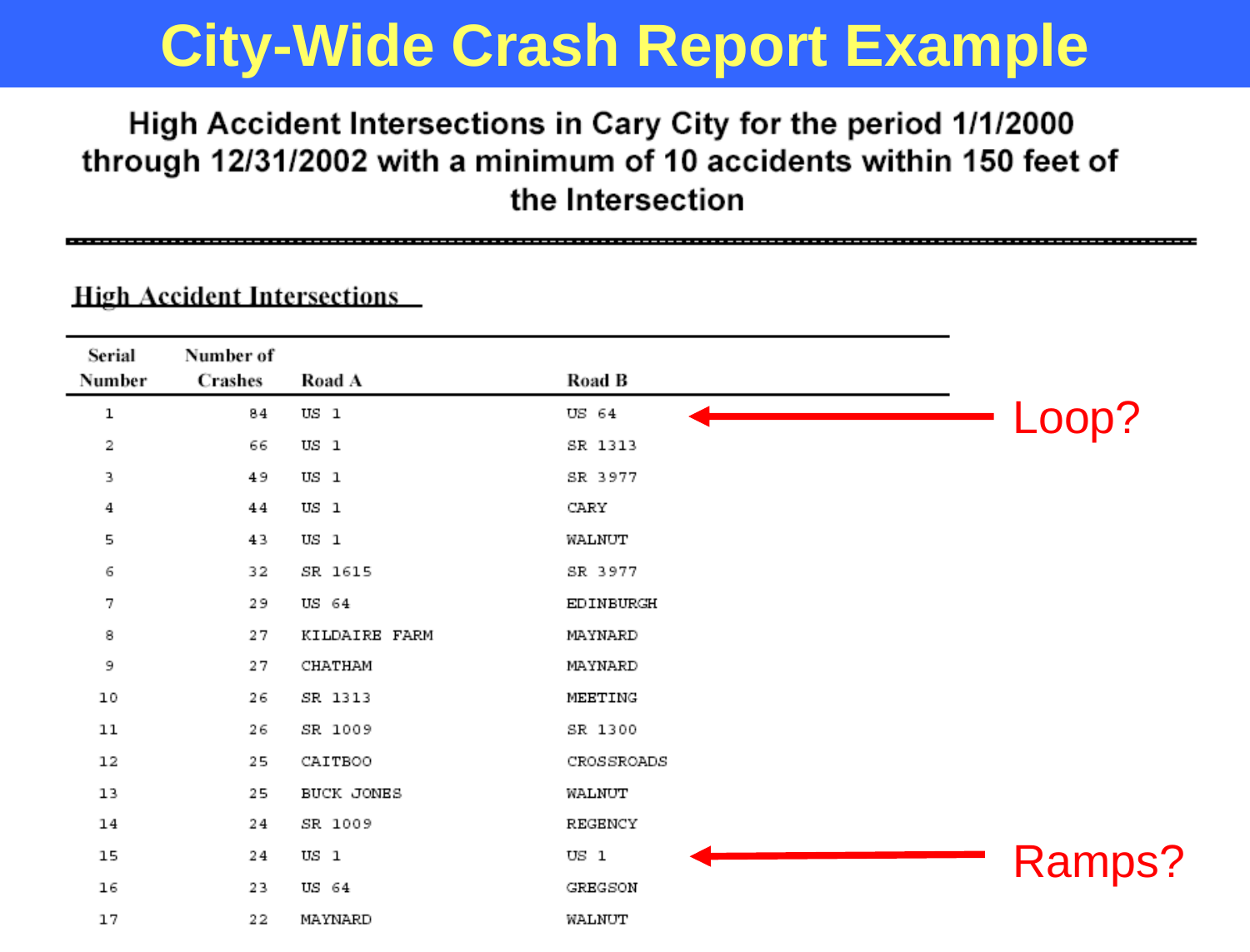## **City-Wide Crash Report Example (Cont.)**

| 31 US 1        |                            | SR 1313                    | REAR END, SLOW OR STOP         |
|----------------|----------------------------|----------------------------|--------------------------------|
|                | 7 US 1                     | SR 1313                    | LEFT TURN, SAME ROADWAY        |
| $6 -$          | US 1                       | SR 1313                    | SIDESWIPE, SAME DIRECTION      |
| $\mathbf{3}$   | US 1                       | SR 1313                    | <b>ANGLE</b>                   |
| 3.             | US 1                       | SR 1313                    | LEFT TURN, DIFFERENT ROADWAYS  |
| 3.             | US 1                       | SR 1313                    | RAN OFF ROAD - LEFT            |
| $Z^-$          | US 1                       | SR 1313                    | RIGHT TURN, SAME ROADWAY       |
| 2.             | US 1                       | SR 1313                    | REAR END, TURN                 |
| $Z^-$          | US 1                       | SR 1313                    | OTHER NON-COLLISION            |
| $\mathbb{Z}$ . | US 1                       | SR 1313                    | RAN OFF ROAD - RIGHT           |
| $\mathbf{L}$   | US 1                       | SR 1313                    | OTHER COLLISION WITH VEHICLE   |
| $\mathbf{1}$   | $US_1$                     | SR 1313                    | BACKING UP                     |
| $\mathbf{1}$   | US 1                       | SR 1313                    | RIGHT TURN, DIFFERENT ROADWAYS |
| $\mathbf{1}$   | US <sub>1</sub>            | SR 1313                    | MOVABLE OBJECT                 |
|                | <b>SR 1313</b><br>$1$ US 1 | <b>EXAMPLE 2018 ANIMAL</b> |                                |
|                |                            |                            |                                |

66 Total Number of Accidents